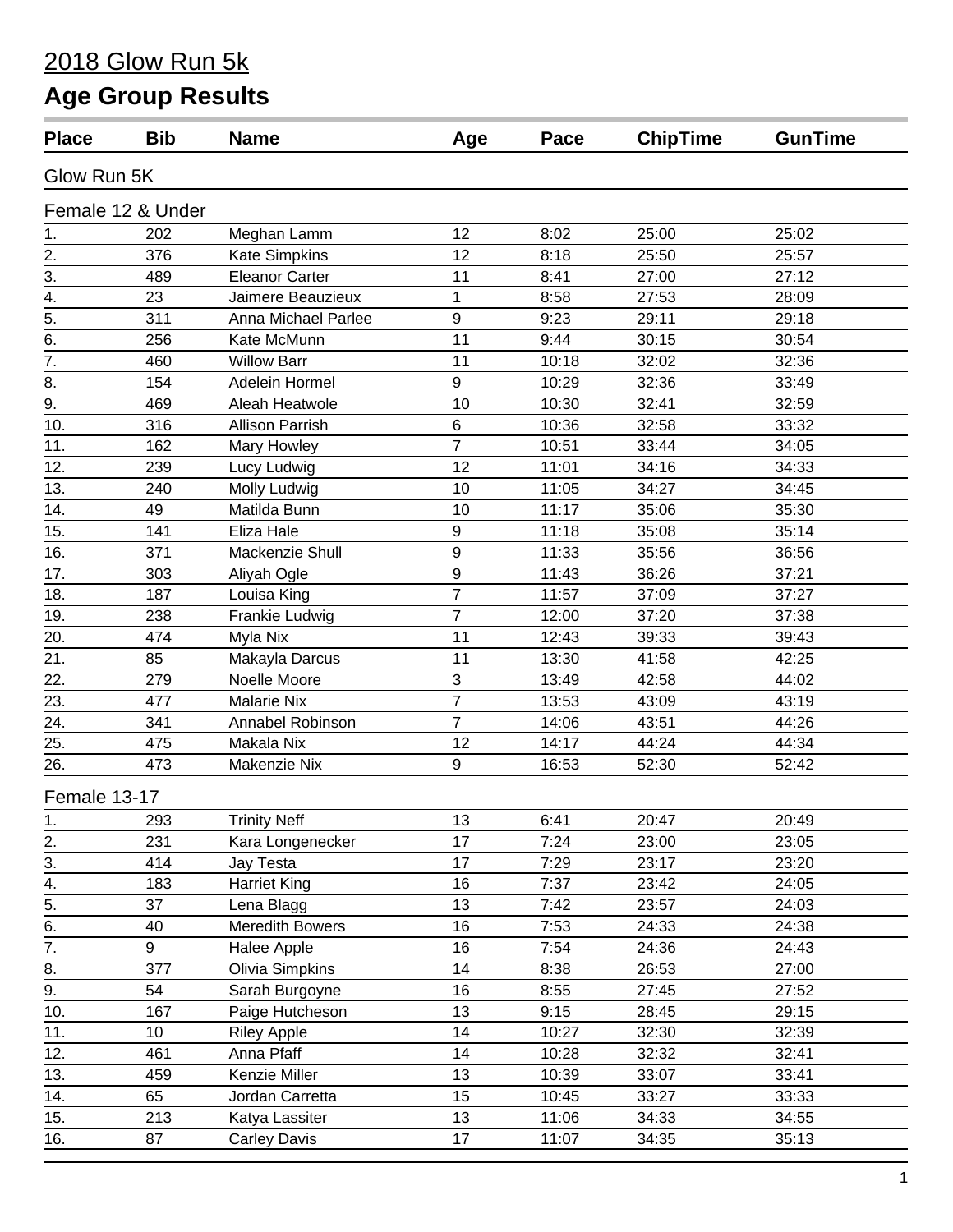| <b>Place</b>     | <b>Bib</b>   | <b>Name</b>                | Age | Pace  | <b>ChipTime</b> | <b>GunTime</b> |
|------------------|--------------|----------------------------|-----|-------|-----------------|----------------|
| 17.              | 267          | <b>Avery Miller</b>        | 16  | 11:08 | 34:39           | 35:11          |
| 18.              | 47           | Arabella Bunn              | 14  | 12:02 | 37:25           | 37:49          |
| 19.              | 272          | <b>Tori Moats</b>          | 17  | 14:40 | 45:35           | 46:44          |
| 20.              | 394          | Thea Spitzner              | 14  | 17:15 | 53:38           | 54:45          |
| Female 18-24     |              |                            |     |       |                 |                |
| 1.               | 168          | English Jackson            | 19  | 6:06  | 19:00           | 19:03          |
| 2.               | 330          | Jenna Rea                  | 21  | 6:06  | 19:00           | 19:02          |
| $\overline{3}$ . | 245          | Michaela Mast              | 23  | 6:32  | 20:19           | 20:24          |
| $\overline{4}$ . | 180          | Amy King                   | 22  | 8:10  | 25:23           | 25:46          |
|                  | 466          | Natalya Grigat             | 20  | 8:18  | 25:50           | 25:54          |
| $\frac{1}{5}$ .  | 199          | Jessica Lam                | 23  | 8:50  | 27:28           | 27:38          |
| $\overline{7}$ . | 121          | Joanna Friesen             | 23  | 8:53  | 27:38           | 28:00          |
| 8.               | 131          | <b>Kylie Grant</b>         | 24  | 9:31  | 29:36           | 30:30          |
| 9.               | 175          | Courtnee Jones             | 22  | 9:36  | 29:51           | 30:49          |
| 10.              | 307          | <b>Erin Ouellette</b>      | 24  | 9:44  | 30:16           | 31:01          |
| 11.              | 132          | Jacquelyn Grigat           | 23  | 9:51  | 30:40           | 30:57          |
| 12.              | 192          | Sydney Knupp               | 23  | 9:56  | 30:54           | 31:16          |
| 13.              | 332          | Lexi Rehkemper             | 22  | 9:59  | 31:02           | 31:43          |
| 14.              | 431          | Lydia Ulmer                | 20  | 10:05 | 31:23           | 31:28          |
| 15.              | 122          | <b>Brandi Fry</b>          | 23  | 10:11 | 31:40           | 32:34          |
| 16.              | 15           | Jackie Asbell              | 24  | 10:31 | 32:42           | 33:27          |
| 17.              | 96           | Elizabeth Delawder         | 22  | 12:19 | 38:18           | 39:08          |
| 18.              | 323          | <b>Aimee Peters</b>        | 24  | 12:20 | 38:20           | 39:16          |
| 19.              | 95           | <b>Allison Delawder</b>    | 19  | 12:46 | 39:41           | 40:32          |
| 20.              | 46           | Sonya Brunk                | 19  | 14:21 | 44:37           | 45:34          |
| 21.              | 91           | Anna Deavers               | 19  | 16:25 | 51:02           | 51:58          |
| 22.              | $\mathbf{1}$ | Kaitlin Adair              | 24  | 16:29 | 51:14           | 51:41          |
| 23.              | 43           | Brianna Brunk              | 21  | 16:49 | 52:16           | 53:19          |
| 24.              | 182          | <b>Courtney King</b>       | 24  | 18:18 | 56:54           | 57:37          |
| Female 25-34     |              |                            |     |       |                 |                |
| 1.               | 485          | Carissa Wyant              | 34  | 7:25  | 23:04           | 23:13          |
| $\overline{2}$ . | 70           | Katie Cimini               | 29  | 7:54  | 24:33           | 24:54          |
| 3.               | 363          | Sarah Shepherd             | 26  | 8:00  | 24:53           | 25:38          |
| 4.               | 346          | <b>Taylor Rowley</b>       | 30  | 8:00  | 24:53           | 25:04          |
| $\overline{5}$ . | 139          | Luz Guzman                 | 32  | 8:05  | 25:08           | 25:23          |
| 6.               | 442          | Gabby Wenos                | 25  | 8:37  | 26:48           | 26:58          |
| $\overline{7}$ . | 214          | Amanda Leech               | 31  | 8:40  | 26:57           | 27:15          |
| 8.               | 288          | <b>Charity Neer</b>        | 31  | 9:02  | 28:05           | 28:55          |
| 9.               | 361          | <b>Brandi Sheffer-Bess</b> | 33  | 9:07  | 28:21           | 29:37          |
| 10.              | 372          | <b>Renee Simmers</b>       | 30  | 9:08  | 28:24           | 28:55          |
| 11.              | 391          | <b>Elizabeth Spencer</b>   | 32  | 9:10  | 28:32           | 29:55          |
| 12.              | 74           | Tanya Conley               | 30  | 9:11  | 28:34           | 29:02          |
| 13.              | 362          | Hannah Shepard             | 32  | 9:17  | 28:53           | 29:33          |
| 14.              | 270          | <b>Christina Miller</b>    | 29  | 9:17  | 28:54           | 29:32          |
| 15.              | 483          | Lori Jantzi                | 34  | 9:31  | 29:36           | 30:27          |
| 16.              | 100          | Devan DeStefano            | 27  | 9:35  | 29:49           | 30:13          |
|                  |              |                            |     |       |                 |                |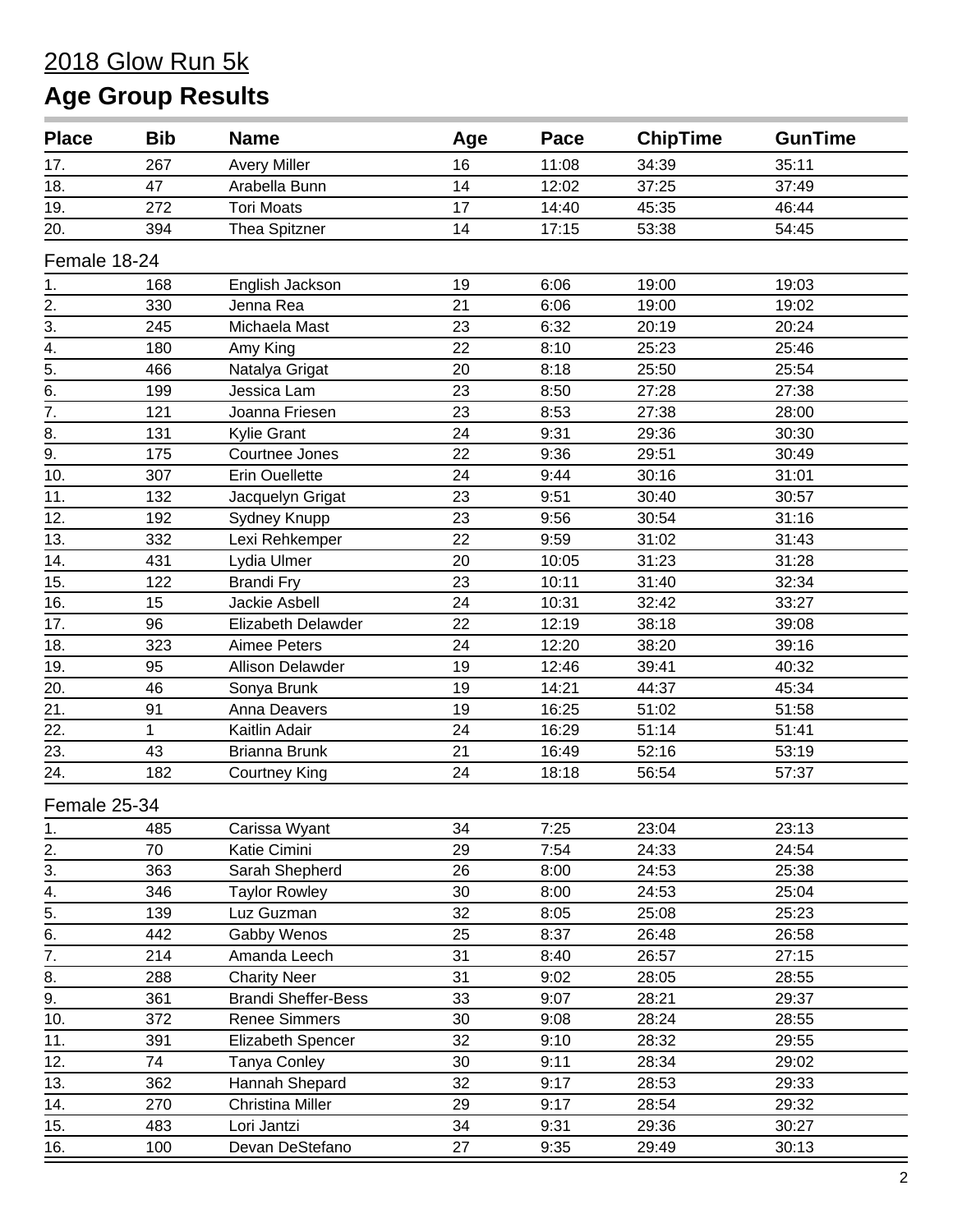| <b>Place</b>      | <b>Bib</b>     | <b>Name</b>               | Age | Pace  | <b>ChipTime</b> | <b>GunTime</b> |
|-------------------|----------------|---------------------------|-----|-------|-----------------|----------------|
| 17.               | 419            | <b>Rachel Tiner</b>       | 30  | 9:41  | 30:07           | 30:19          |
| 18.               | 99             | Jessica Desper            | 32  | 9:42  | 30:11           | 31:02          |
| 19.               | 386            | Molly Smith               | 27  | 9:53  | 30:43           | 31:03          |
| 20.               | 115            | Lena Feingold             | 27  | 9:58  | 30:59           | 31:28          |
| 21.               | 242            | Elizabeth Luebben         | 28  | 9:58  | 31:00           | 31:28          |
| 22.               | 229            | Stephanie Long            | 32  | 10:07 | 31:29           | 31:42          |
| 23.               | 79             | Katie Cunningham          | 34  | 10:24 | 32:19           | 32:58          |
| 24.               | 83             | Jessica Damico            | 31  | 10:29 | 32:37           | 33:17          |
| 25.               | 468            | Amy Heatwole              | 33  | 10:31 | 32:42           | 32:59          |
| 26.               | 98             | Tabatha Dellinger         | 31  | 10:34 | 32:51           | 33:50          |
| 27.               | 318            | Jennifer Parrish          | 34  | 10:36 | 32:58           | 33:32          |
| 28.               | 114            | Erin Fairchild            | 34  | 10:40 | 33:11           | 33:27          |
| 29.               | 356            | Amanda See                | 27  | 10:42 | 33:17           | 34:16          |
| 30.               | 357            | Meghan See                | 29  | 10:45 | 33:26           | 34:24          |
| $\overline{31}$ . | 271            | <b>MELISSA MILLER</b>     | 26  | 10:49 | 33:37           | 33:57          |
| 32.               | 447            | Elizabeth Williams        | 33  | 10:55 | 33:56           | 34:36          |
| 33.               | 178            | Christina Kidd            | 27  | 10:57 | 34:03           | 35:04          |
| 34.               | 463            | Madison McMillen          | 25  | 10:59 | 34:08           | 34:35          |
| 35.               | 195            | <b>Brittany Koontz</b>    | 29  | 11:24 | 35:27           | 35:33          |
| 36.               | 7              | Paola Amaya               | 25  | 11:41 | 36:19           | 37:42          |
| 37.               | 354            | Katie Schmid              | 29  | 12:06 | 37:36           | 37:51          |
| 38.               | 118            | <b>Lindsey FitzGerald</b> | 26  | 12:06 | 37:38           | 37:52          |
| 39.               | 17             | <b>Grace Atkins</b>       | 26  | 12:11 | 37:54           | 38:18          |
| 40.               | 336            | Maude Rexrode             | 28  | 12:11 | 37:54           | 38:18          |
| 41.               | 410            | Cara Tabor                | 32  | 12:49 | 39:53           | 40:38          |
| 42.               | 58             | Renee Campbell            | 29  | 13:30 | 41:59           | 42:26          |
| 43.               | 289            | <b>Katie Neer</b>         | 33  | 13:48 | 42:54           | 43:44          |
| 44.               | 111            | <b>Tiffany Estep</b>      | 27  | 14:17 | 44:24           | 45:14          |
| 45.               | 3              | Svetlana Adamson          | 28  | 14:20 | 44:34           | 44:44          |
| 46.               | $\overline{2}$ | Maria Adamson             | 26  | 14:20 | 44:34           | 44:44          |
| 47.               | 112            | Andrea Estep              | 31  | 15:36 | 48:32           | 49:24          |
| 48.               | 445            | Amanda Westerfield        | 30  | 15:49 | 49:10           | 49:46          |
| 49.               | 248            | <b>EMMA MAYNARD</b>       | 33  | 16:09 | 50:14           | 51:21          |
| Female 35-44      |                |                           |     |       |                 |                |
| 1.                | 444            | <b>Tracy West</b>         | 42  | 6:30  | 20:12           | 20:14          |
| 2.                | 314            | Stephanie Parlee          | 39  | 6:50  | 21:17           | 21:22          |
| 3.                | 266            | Ashley Michael            | 35  | 7:19  | 22:47           | 24:31          |
| 4.                | 263            | Cara Meixner              | 42  | 7:31  | 23:24           | 23:46          |
| $\overline{5}$ .  | 369            | <b>Edith Showalter</b>    | 35  | 7:44  | 24:05           | 24:15          |
| 6.                | 452            | Tara Wyrick               | 38  | 7:55  | 24:39           | 24:55          |
| 7.                | 453            | <b>Heather Yeager</b>     | 39  | 8:07  | 25:16           | 25:26          |
| 8.                | 102            | Kara Dillard              | 38  | 8:12  | 25:32           | 25:52          |
| 9.                | 117            | Melissa Fisher            | 41  | 8:13  | 25:35           | 25:59          |
| 10.               | 225            | Kristen Loflin            | 39  | 8:24  | 26:06           | 26:42          |
| 11.               | 446            | Missy Whetzel             | 40  | 8:41  | 27:00           | 27:12          |
| 12.               | 464            | Laura Roes                | 35  | 8:41  | 27:01           | 27:41          |
|                   |                |                           |     |       |                 |                |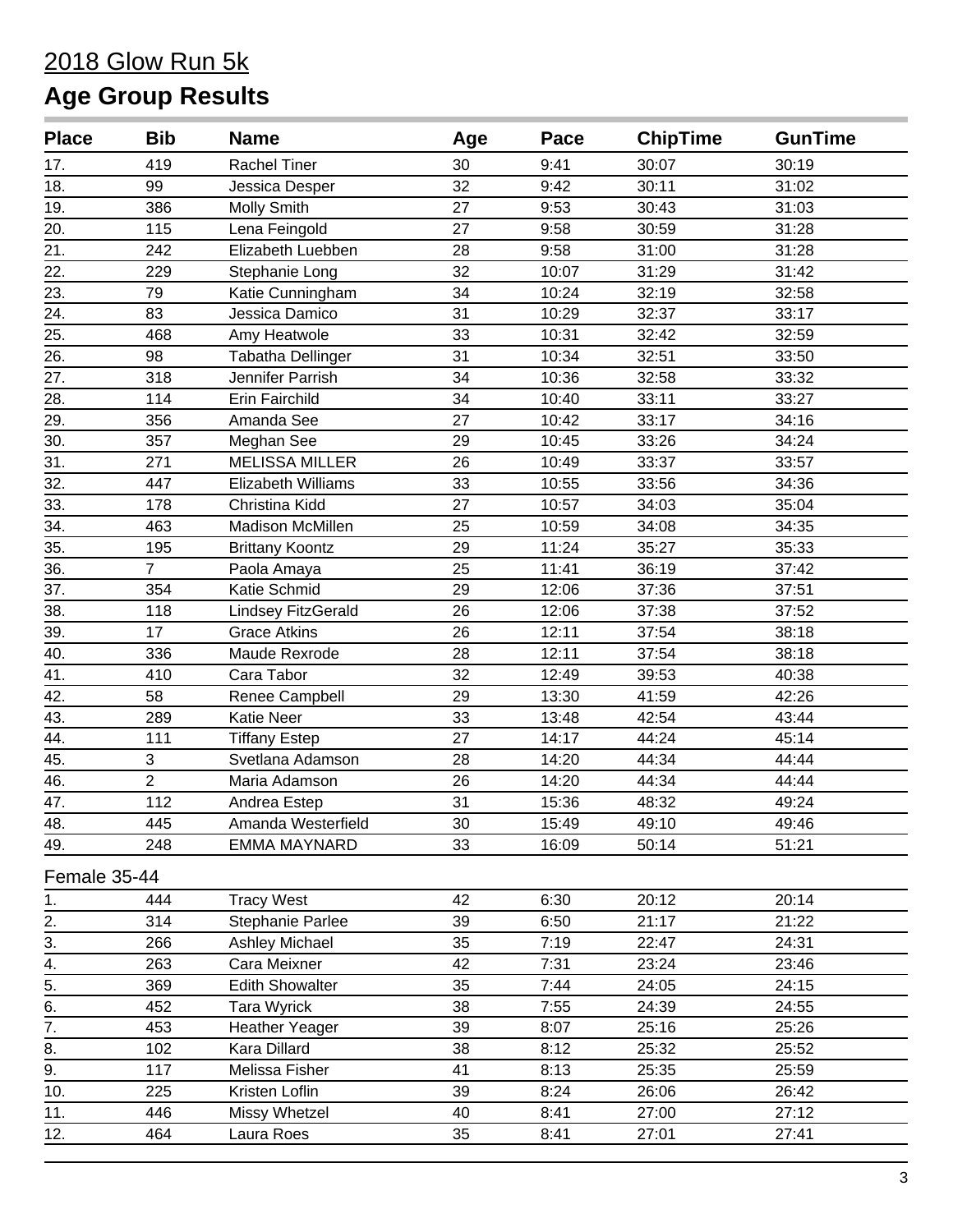| <b>Place</b>       | <b>Bib</b> | <b>Name</b>             | Age | Pace  | <b>ChipTime</b> | <b>GunTime</b> |
|--------------------|------------|-------------------------|-----|-------|-----------------|----------------|
| 13.                | 62         | Jennie Carr             | 35  | 8:43  | 27:06           | 27:46          |
| 14.                | 60         | Rebecca Carbaugh        | 35  | 9:00  | 27:59           | 28:24          |
| 15.                | 24         | Lavonia Beauzieux       | 35  | 9:06  | 28:18           | 28:33          |
| 16.                | 57         | Kris Campbell           | 43  | 9:15  | 28:45           | 29:16          |
| 17.                | 373        | Caryn Simpkins          | 44  | 9:24  | 29:15           | 29:23          |
| 18.                | 482        | Ellie Holsopple         | 36  | 9:29  | 29:29           | 30:22          |
| 19.                | 427        | MaryBeth Tysinger       | 41  | 9:35  | 29:49           | 30:15          |
| 20.                | 67         | Erica Cavanagh          | 44  | 9:39  | 30:00           | 31:10          |
| 21.                | 119        | Lura Flick              | 38  | 9:45  | 30:19           | 30:42          |
| 22.                | 217        | Marsha Leighton         | 38  | 10:07 | 31:27           | 31:45          |
| 23.                | 127        | Angela George           | 41  | 10:20 | 32:08           | 33:02          |
| 24.                | 21         | Jackie Baker            | 42  | 10:23 | 32:17           | 32:58          |
| 25.                | 150        | Jennifer Holden         | 41  | 10:27 | 32:30           | 32:57          |
| 26.                | 223        | Corri Loan              | 36  | 10:28 | 32:33           | 32:50          |
| 27.                | 281        | Laurie Morton           | 41  | 10:28 | 32:33           | 33:07          |
| 28.                | 458        | Rebecca Wilfong         | 36  | 10:40 | 33:09           | 33:43          |
| 29.                | 142        | Jessica Hamberger       | 35  | 10:40 | 33:12           | 33:30          |
| 30.                | 283        | brande myers            | 41  | 10:44 | 33:24           | 33:35          |
| 31.                | 306        | Sarah Orem              | 35  | 10:46 | 33:28           | 33:44          |
| 32.                | 155        | Ashley Hormel           | 36  | 10:50 | 33:41           | 34:54          |
| 33.                | 411        | <b>Christy Tabor</b>    | 44  | 10:59 | 34:09           | 34:54          |
| 34.                | 340        | <b>LEIGH ROBERTS</b>    | 40  | 10:59 | 34:11           | 34:40          |
| 35.                | 48         | Heidi Bunn              | 40  | 11:17 | 35:06           | 35:30          |
| 36.                | 257        | Kim McMunn              | 43  | 11:21 | 35:19           | 36:25          |
| 37.                | 196        | <b>Brandy Somers</b>    | 37  | 11:24 | 35:28           | 35:34          |
| 38.                | 324        | Jessica Phelps          | 40  | 11:50 | 36:48           | 37:24          |
| 39.                | 304        | <b>Beth Ogle</b>        | 37  | 11:53 | 36:57           | 37:53          |
| 40.                | 29         | Amanda Belyea           | 37  | 11:53 | 36:59           | 37:53          |
| 41.                | 241        | Patricw Ludwig          | 44  | 12:01 | 37:22           | 37:40          |
| 42.                | 105        | Sarah Domingus          | 36  | 12:40 | 39:22           | 39:53          |
| 43.                | 106        | <b>Courtney Dorsey</b>  | 44  | 12:46 | 39:41           | 40:37          |
| $\underline{44}$ . | 359        | <b>Stephanie Sents</b>  | 35  | 13:13 | 41:07           | 41:23          |
| 45.                | 72         | <b>Whitney Cofer</b>    | 40  | 13:47 | 42:51           | 43:44          |
| 46.                | 274        | <b>Hilary Moore</b>     | 38  | 13:49 | 42:58           | 44:02          |
| 47.                | 343        | Kimberly Robinson       | 35  | 14:06 | 43:52           | 44:26          |
| 48.                | 19         | Dana Baker              | 44  | 14:08 | 43:58           | 44:37          |
| 49.                | 211        | <b>Jill Lassiter</b>    | 40  | 14:10 | 44:03           | 45:05          |
| 50.                | 222        | Pamela Lewis            | 43  | 14:31 | 45:08           | 45:44          |
| 51.                | 128        | Calissa Getz            | 39  | 14:31 | 45:09           | 45:46          |
| 52.                | 173        | Tamara Johnstone-Yellin | 41  | 14:59 | 46:34           | 47:38          |
| 53.                | 416        | Angie Thompson          | 41  | 15:11 | 47:14           | 47:47          |
| 54.                | 428        | Rachel Tysinger         | 38  | 16:00 | 49:43           | 50:11          |
| 55.                | 92         | Laurie Deavers          | 43  | 16:25 | 51:02           | 51:57          |
| 56.                | 479        | Jackie Nix              | 36  | 16:53 | 52:30           | 52:42          |
| 57.                | 194        | Andrea Konstant         | 38  | 18:17 | 56:51           | 57:31          |
|                    |            |                         |     |       |                 |                |

Female 45-54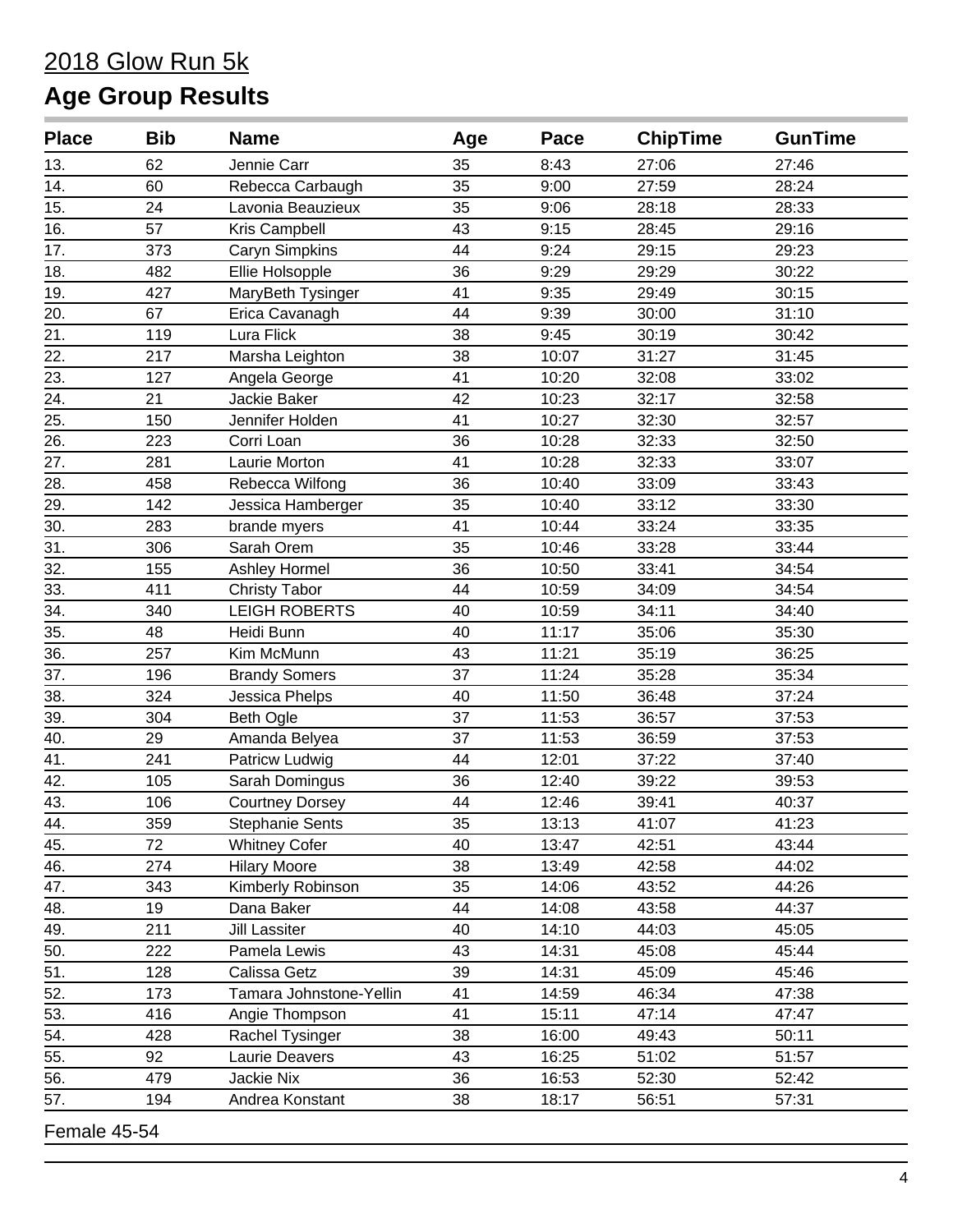| <b>Place</b>     | <b>Bib</b> | <b>Name</b>            | Age | Pace  | <b>ChipTime</b> | <b>GunTime</b> |
|------------------|------------|------------------------|-----|-------|-----------------|----------------|
| 1.               | 201        | Elizabeth Lamm         | 45  | 6:36  | 20:32           | 20:35          |
| 2.               | 320        | <b>Sherry Pearson</b>  | 54  | 7:20  | 22:49           | 24:32          |
| 3.               | 309        | <b>Tina Pangle</b>     | 45  | 8:02  | 25:01           | 25:04          |
| 4.               | 462        | Connie Peterson        | 53  | 8:30  | 26:27           | 26:38          |
| $\frac{1}{5}$ .  | 395        | <b>Allison Sprouse</b> | 47  | 8:42  | 27:03           | 27:25          |
|                  | 465        | Lori Smilowitz         | 51  | 9:13  | 28:39           | 29:56          |
| $\overline{7}$ . | 407        | Laura Stuart-Leslie    | 46  | 9:17  | 28:53           | 29:14          |
| 8.               | 166        | Keri Hutcheson         | 45  | 9:18  | 28:55           | 29:25          |
| 9.               | 107        | Jeanne Driver          | 50  | 9:20  | 29:01           | 29:29          |
| 10.              | 25         | <b>Brenda Bechler</b>  | 45  | 9:21  | 29:06           | 29:37          |
| 11.              | 204        | Jana Landes            | 46  | 9:30  | 29:34           | 29:59          |
| 12.              | 148        | <b>Becky Hess</b>      | 50  | 9:52  | 30:42           | 31:26          |
| 13.              | 200        | Melissa Lam            | 47  | 9:58  | 31:00           | 31:11          |
| 14.              | 435        | <b>Colleen Waller</b>  | 50  | 10:06 | 31:24           | 31:51          |
| 15.              | 291        | Dana Neff              | 45  | 10:26 | 32:28           | 32:49          |
| 16.              | 177        | Merlynne Keener        | 49  | 10:29 | 32:37           | 32:40          |
| 17.              | 233        | Shelby Longenecker     | 48  | 10:35 | 32:55           | 33:43          |
| 18.              | 268        | <b>Becki Miller</b>    | 45  | 10:46 | 33:29           | 34:02          |
| 19.              | 280        | Kathryn Morrow         | 52  | 10:57 | 34:03           | 34:35          |
| 20.              | 219        | <b>Stacey Leitzel</b>  | 50  | 11:06 | 34:33           | 34:53          |
| 21.              | 425        | Darla Turner           | 47  | 11:13 | 34:52           | 35:42          |
| 22.              | 186        | LaDene King            | 46  | 11:58 | 37:12           | 37:27          |
| 23.              | 404        | Laura Stoltzfus        | 53  | 12:05 | 37:34           | 38:21          |
| 24.              | 76         | Susie Corrado          | 50  | 12:16 | 38:08           | 39:05          |
| 25.              | 32         | Sheri Bender           | 46  | 12:18 | 38:14           | 39:13          |
| 26.              | 216        | Jewel Lehman           | 53  | 12:48 | 39:49           | 39:58          |
| 27.              | 20         | Deana Baker            | 54  | 12:48 | 39:50           | 39:58          |
| 28.              | 456        | Kelli Zahn             | 52  | 13:35 | 42:15           | 42:48          |
| 29.              | 97         | Susan Delawder         | 52  | 13:36 | 42:17           | 43:08          |
| 30.              | 86         | <b>Betsy Davis</b>     | 47  | 13:39 | 42:27           | 43:05          |
| 31.              | 335        | Barbara Reisner        | 47  | 13:43 | 42:39           | 43:15          |
| 32.              | 55         | Kelly Burkholder       | 50  | 14:40 | 45:36           | 46:46          |
| 33.              | 146        | Lisa Hardy             | 53  | 14:49 | 46:05           | 46:56          |
| 34.              | 331        | Jodi Rehkemper         | 52  | 14:56 | 46:26           | 47:11          |
| 35.              | 56         | Lori Butler            | 49  | 14:56 | 46:26           | 47:11          |
| 36.              | 365        | Eileen SHifflett       | 51  | 15:14 | 47:21           | 48:08          |
| 37.              | 44         | Gayl Brunk             | 48  | 16:48 | 52:14           | 53:18          |
| 38.              | 449        | Sherri Wiseman         | 52  | 16:54 | 52:34           | 53:23          |
| 39.              | 261        | Rebecca McNeely        | 54  | 17:09 | 53:19           | 54:05          |
| 40.              | 73         | Stefani Collier        | 48  | 17:09 | 53:20           | 54:05          |
| 41.              | 294        | Robyn Neupauer         | 53  | 17:26 | 54:10           | 55:09          |
| 42.              | 185        | Kim King               | 52  | 18:18 | 56:54           | 57:37          |
| 43.              | 236        | Anne Lowery            | 48  | 18:19 | 56:55           | 57:37          |
| Female 55-64     |            |                        |     |       |                 |                |
| 1.               | 138        | Lois Gullman           | 56  | 8:51  | 27:33           | 27:50          |
| 2.               | 125        | <b>Ginny Genco</b>     | 55  | 9:21  | 29:05           | 29:31          |
|                  |            |                        |     |       |                 |                |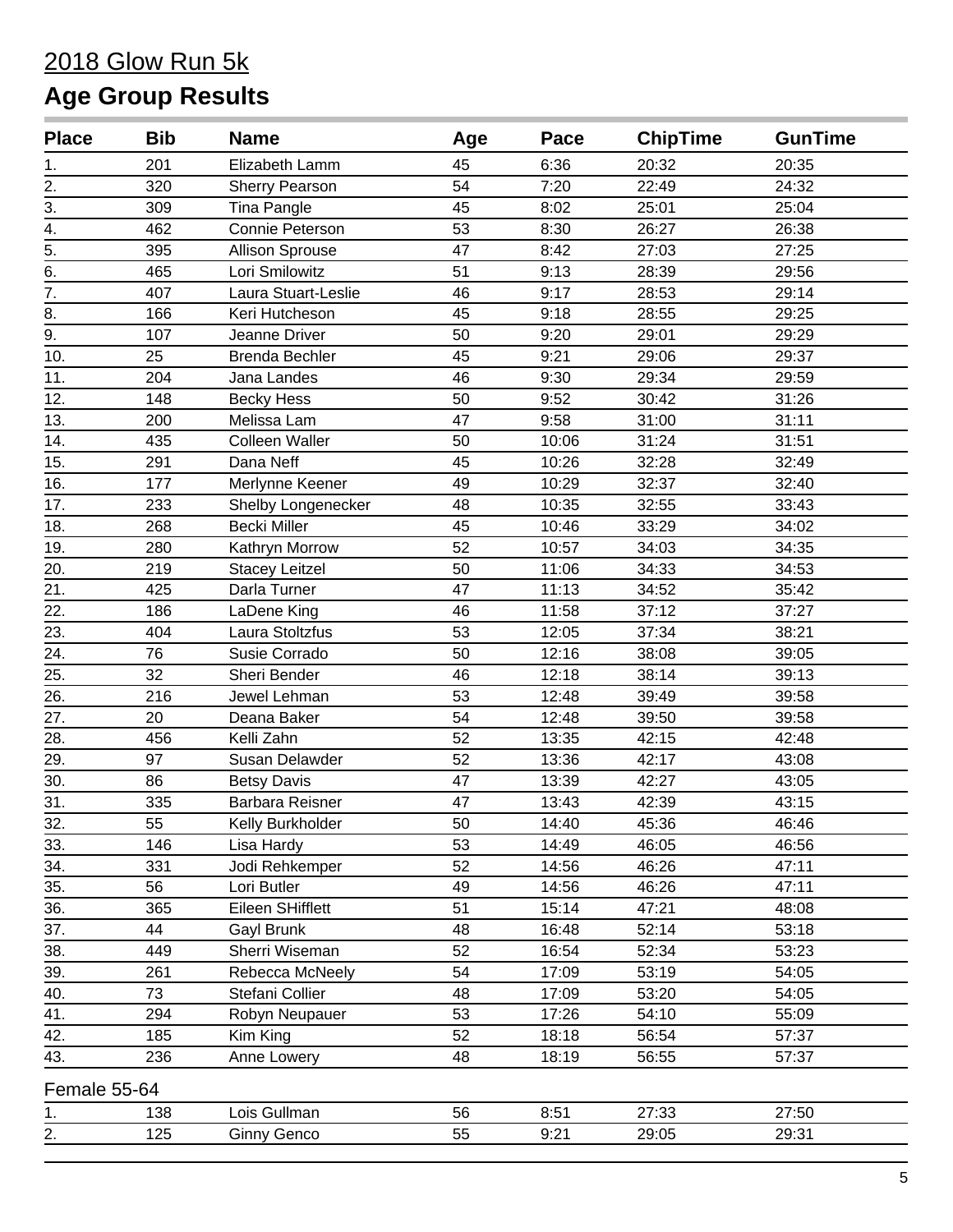# 2018 Glow Run 5k

# **Age Group Results**

| <b>Place</b>     | <b>Bib</b>              | <b>Name</b>              | Age            | Pace  | <b>ChipTime</b> | <b>GunTime</b> |
|------------------|-------------------------|--------------------------|----------------|-------|-----------------|----------------|
| 3.               | 136                     | anne Grossman            | 59             | 9:30  | 29:33           | 30:03          |
| $\overline{4}$ . | 170                     | Sharon Jerlinski         | 60             | 9:53  | 30:45           | 31:04          |
| 5.               | 368                     | Mary-Ann Shisler         | 64             | 11:39 | 36:13           | 36:45          |
| 6.               | 255                     | Lynda McMillen           | 56             | 11:51 | 36:51           | 37:17          |
| $\overline{7}$ . | 388                     | <b>Nancy Sorrells</b>    | 59             | 12:40 | 39:23           | 39:48          |
| 8.               | 251                     | <b>Gail McClintock</b>   | 60             | 13:36 | 42:16           | 42:48          |
| 9.               | 422                     | Lory Trissel             | 55             | 16:27 | 51:07           | 51:55          |
| 10.              | 379                     | <b>LISA SINEGRA</b>      | 56             | 17:25 | 54:10           | 55:08          |
| 11.              | 397                     | Eve Stavros              | 63             | 18:16 | 56:46           | 57:26          |
| Female 65+       |                         |                          |                |       |                 |                |
| 1.               | 355                     | Kathy Schwartz           | 66             | 9:12  | 28:37           | 28:46          |
| 2.               | 145                     | <b>Holly Haney</b>       | 65             | 13:33 | 42:09           | 43:01          |
| 3.               | 11                      | <b>Catherine Arehart</b> | 71             | 16:59 | 52:47           | 53:25          |
| $\overline{4}$ . | 18                      | <b>Mary Atkins</b>       | 72             | 17:26 | 54:13           | 55:11          |
| $\overline{5}$ . | 408                     | Joan Swift               | 77             | 18:28 | 57:26           | 58:30          |
| 6.               | 77                      | <b>Ginger Cox</b>        | 68             | 21:35 | 1:07:06         | 1:07:06        |
|                  | Female No Age Indicated |                          |                |       |                 |                |
| 1.               | 191                     | Katherine Knicely        | 99             | 13:36 | 42:16           | 42:48          |
| Male 12 & Under  |                         |                          |                |       |                 |                |
| 1.               | 315                     | <b>Will Parlee</b>       | 11             | 7:42  | 23:56           | 24:03          |
| 2.               | 161                     | Kaedon Howley            | 12             | 7:48  | 24:15           | 24:26          |
| $\overline{3}$ . | 64                      | <b>Connor Carretta</b>   | 12             | 8:06  | 25:12           | 25:18          |
| $\overline{4}$ . | 151                     | Drew Holland             | 12             | 8:09  | 25:21           | 25:29          |
| $\overline{5}$ . | 243                     | <b>Jack Martin</b>       | 12             | 8:09  | 25:21           | 25:25          |
| 6.               | 171                     | Cai Johnstone-Yellin     | 11             | 8:23  | 26:05           | 26:09          |
| $\overline{7}$ . | 374                     | <b>Cole Simpkins</b>     | 9              | 9:20  | 29:02           | 29:09          |
| 8.               | 203                     | Cooper Landes            | 11             | 9:20  | 29:03           | 29:28          |
| 9.               | 406                     | Vaughan Stringham        | 8              | 9:48  | 30:30           | 30:47          |
| 10.              | 209                     | <b>Ethan Lassiter</b>    | 11             | 10:03 | 31:15           | 31:18          |
| 11.              | 393                     | Robbie Spitzner          | 11             | 10:18 | 32:03           | 33:03          |
| 12.              | 158                     | <b>Wiley Hormel</b>      | 11             | 10:29 | 32:37           | 33:49          |
| 13.              | 84                      | Kelton Damico            | 9              | 10:29 | 32:37           | 33:17          |
| 14.              | 81                      | Easton Damico            | $\overline{7}$ | 10:30 | 32:41           | 33:22          |
| 15.              | 348                     | Ryker Sacko              | 6              | 10:35 | 32:54           | 33:36          |
| 16.              | 347                     | Carson Sacko             | 8              | 10:35 | 32:55           | 33:35          |
| 17.              | 156                     | Calvin Hormel            | 6              | 10:49 | 33:40           | 34:54          |
| 18.              | 30                      | Cade Belyea              | 9              | 11:34 | 36:00           | 36:55          |
| 19.              | 471                     | Nolan Henry              | 12             | 11:51 | 36:51           | 36:57          |
| 20.              | 455                     | Ben Yoder                | 9              | 12:07 | 37:40           | 38:17          |
| 21.              | 319                     | Nathan Parrish           | $\overline{4}$ | 12:28 | 38:47           | 39:30          |
| 22.              | 174                     | Zevian Johnstone-Yellin  | $\bf 8$        | 12:51 | 39:58           | 41:01          |
| 23.              | 51                      | Nicholas Bunn            | 8              | 13:10 | 40:55           | 41:08          |
| 24.              | 275                     | Howie Moore              | 8              | 13:49 | 42:57           | 44:01          |
| 25.              | 476                     | <b>Melvin Nix</b>        | 6              | 13:52 | 43:08           | 43:20          |
| 26.              | 277                     | Liam Moore               | 6              | 14:04 | 43:44           | 44:47          |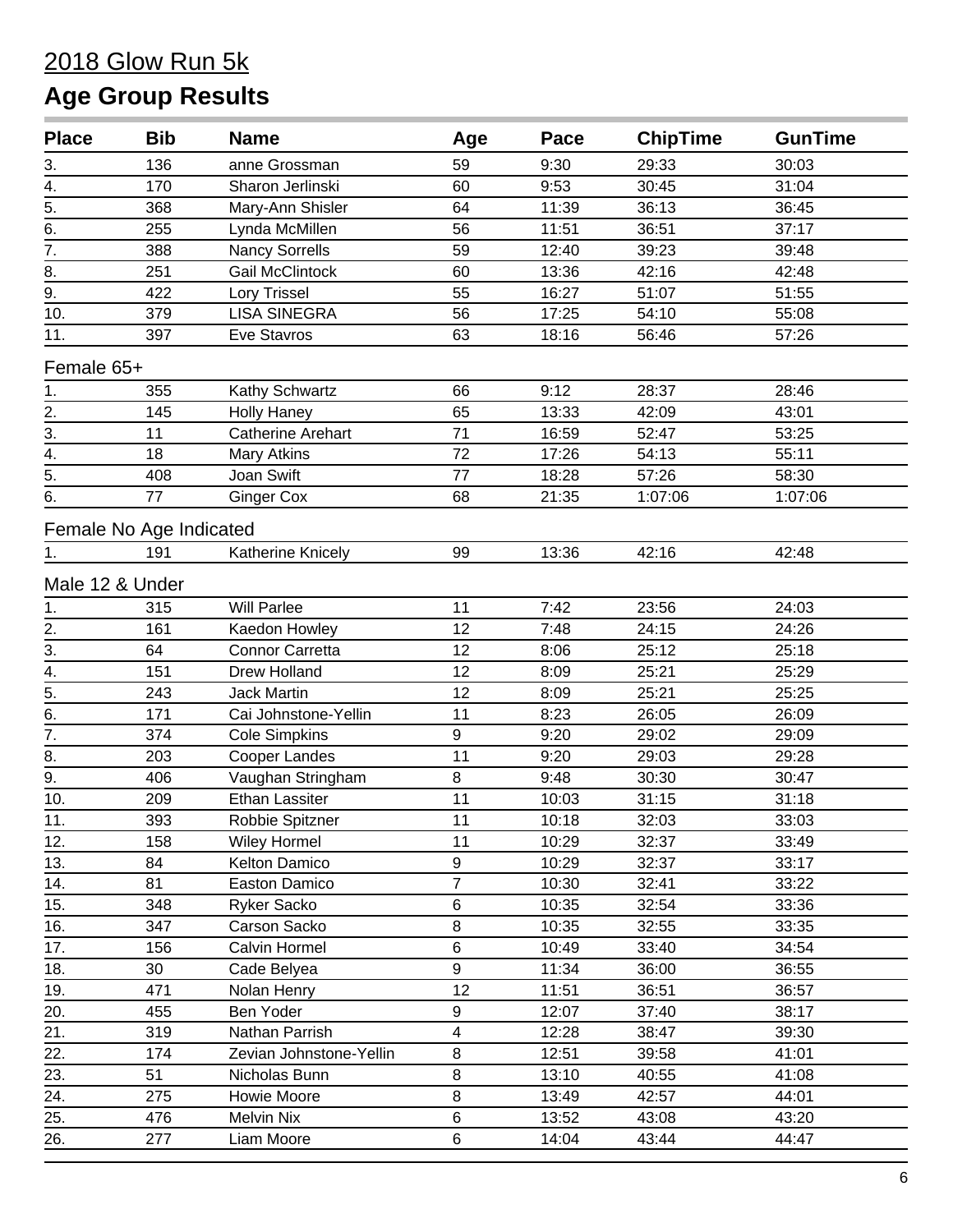| <b>Place</b>     | <b>Bib</b> | <b>Name</b>                    | Age | Pace  | <b>ChipTime</b> | <b>GunTime</b> |
|------------------|------------|--------------------------------|-----|-------|-----------------|----------------|
| 27.              | 208        | <b>Cullen Lassiter</b>         | 8   | 14:10 | 44:02           | 45:05          |
| 28.              | 417        | <b>Brady Thompson</b>          | 12  | 14:58 | 46:33           | 47:06          |
| 29.              | 418        | <b>Grant Thompson</b>          | 10  | 15:05 | 46:53           | 47:27          |
| 30.              | 327        | <b>Connor Rankin</b>           | 4   | 16:43 | 52:00           | 52:59          |
| Male 13-17       |            |                                |     |       |                 |                |
| 1.               | 26         | David Beck                     | 15  | 5:37  | 17:28           | 17:29          |
| 2.               | 253        | <b>Tucker McGrath</b>          | 16  | 5:42  | 17:45           | 17:47          |
| 3.               | 292        | <b>Hector Neff</b>             | 15  | 6:45  | 21:00           | 21:02          |
| $\overline{4}$ . | 389        | <b>Christian Souders</b>       | 13  | 6:45  | 21:00           | 21:02          |
| $\frac{1}{5}$    | 312        | <b>Jack Parlee</b>             | 13  | 6:50  | 21:16           | 21:22          |
|                  | 402        | Samuel Stephan                 | 13  | 6:52  | 21:21           | 21:24          |
| $\overline{7}$ . | 66         | Kyle Carretta                  | 16  | 6:57  | 21:38           | 21:40          |
| 8.               | 480        | Eli Stoll                      | 14  | 7:18  | 22:44           | 22:47          |
| 9.               | 133        | Josiah Grigat                  | 16  | 7:25  | 23:06           | 23:25          |
| 10.              | 252        | <b>Braeden McGrath</b>         | 13  | 7:31  | 23:23           | 23:29          |
| 11.              | 50         | Nathaniel Bunn                 | 13  | 7:35  | 23:34           | 23:46          |
| 12.              | 264        | <b>Chris Meixner Guest</b>     | 17  | 7:37  | 23:41           | 23:44          |
| 13.              | 265        | <b>Christian Meixner Guest</b> | 13  | 7:55  | 24:37           | 25:37          |
| 14.              | 290        | <b>Cory Neff</b>               | 13  | 7:57  | 24:43           | 24:46          |
| 15.              | 221        | Nate Leslie                    | 13  | 7:57  | 24:44           | 24:49          |
| 16.              | 210        | Jackson Lassiter               | 15  | 8:17  | 25:47           | 25:57          |
| 17.              | 53         | Ben Burgoyne                   | 15  | 8:18  | 25:50           | 25:57          |
| 18.              | 420        | Owen Tompkins                  | 13  | 8:31  | 26:29           | 26:41          |
| 19.              | 189        | Silas King                     | 13  | 8:53  | 27:39           | 27:54          |
| 20.              | 360        | Matt Shank                     | 17  | 9:16  | 28:49           | 28:57          |
| 21.              | 207        | <b>Tyson Landes</b>            | 14  | 10:15 | 31:52           | 32:17          |
| 22.              | 472        | Giovanni Martinez              | 13  | 11:52 | 36:54           | 36:59          |
| 23.              | 403        | Kyle Stephenson                | 17  | 12:42 | 39:30           | 40:12          |
| 24.              | 205        | Michael Landes                 | 17  | 12:50 | 39:54           | 40:20          |
| 25.              | 385        | <b>Tanner Smith</b>            | 16  | 13:24 | 41:39           | 42:26          |
| Male 18-24       |            |                                |     |       |                 |                |
| 1.               | 184        | Isaiah King                    | 18  | 5:41  | 17:43           | 17:44          |
|                  | 398        | <b>Gavin Steel</b>             | 23  | 5:58  | 18:36           | 18:37          |
| $\frac{2}{3}$    | 378        | Daniel Sinegra                 | 19  | 5:59  | 18:37           | 18:39          |
| $\overline{4}$ . | 234        | <b>Taylor Longenecker</b>      | 19  | 6:06  | 19:01           | 19:02          |
| $\overline{5}$ . | 262        | Kenton Meadows                 | 24  | 6:08  | 19:06           | 19:10          |
| 6.               | 181        | Anderson King                  | 22  | 6:35  | 20:30           | 20:33          |
| $\overline{7}$ . | 36         | Jacob Blagg                    | 18  | 6:41  | 20:47           | 20:49          |
| 8.               | 130        | Anderson Gordon                | 20  | 6:42  | 20:50           | 20:51          |
| 9.               | 230        | Collin Longenecker             | 20  | 6:47  | 21:06           | 21:12          |
| 10.              | 383        | Hunter Smith                   | 18  | 6:51  | 21:18           | 21:20          |
| 11.              | 439        | <b>Grant Weaver</b>            | 19  | 8:23  | 26:06           | 26:18          |
| 12.              | 301        | Jack OBrien                    | 18  | 8:25  | 26:11           | 26:24          |
| 13.              | 333        | Nick Rehkemper                 | 20  | 8:34  | 26:39           | 27:03          |
| 14.              | 353        | <b>Tim Schmell</b>             | 24  | 8:53  | 27:38           | 28:00          |
| 15.              | 424        |                                | 23  | 9:08  | 28:26           | 29:21          |
|                  |            | <b>Brayten Tschoepe</b>        |     |       |                 |                |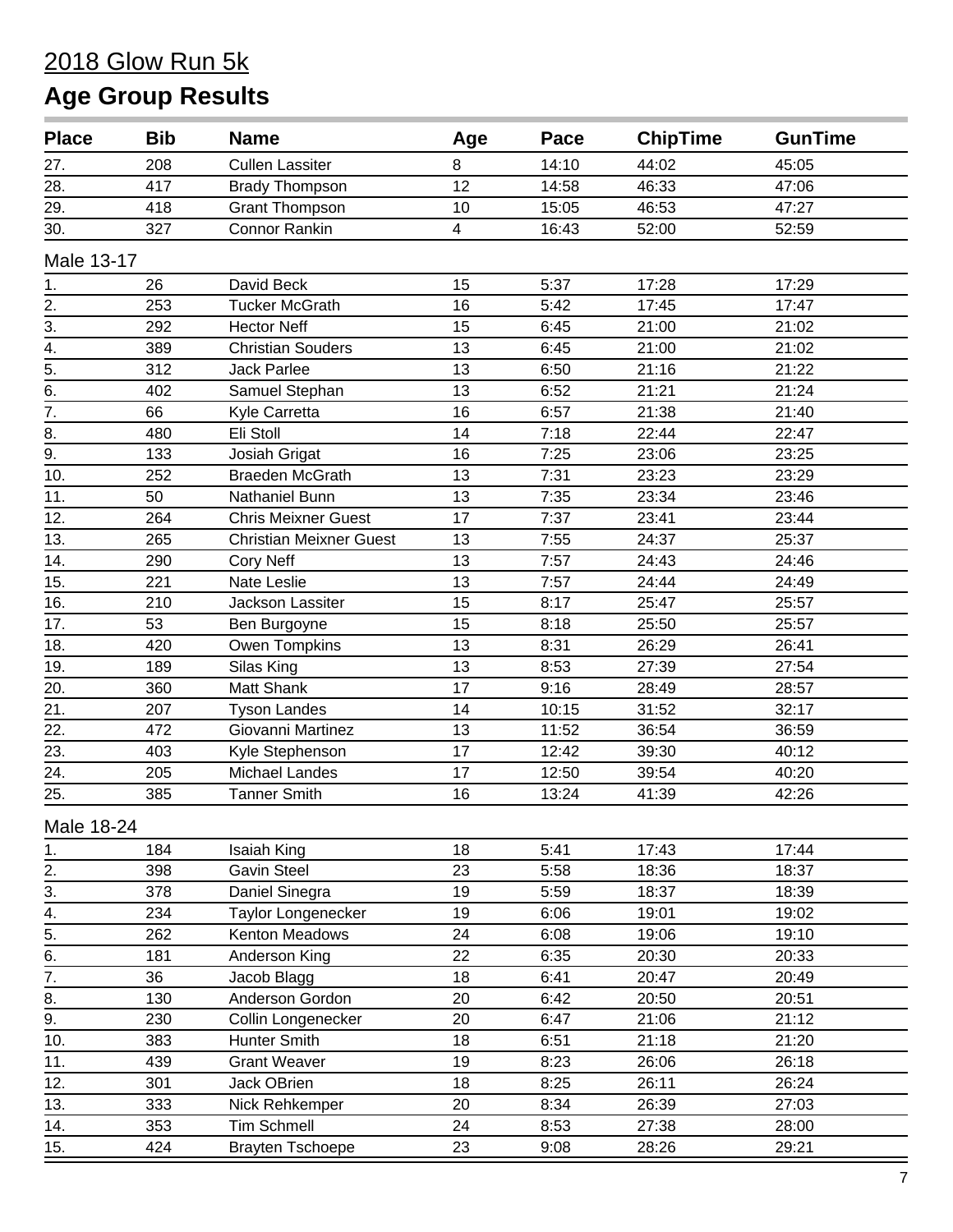| <b>Place</b>          | <b>Bib</b> | <b>Name</b>              | Age | Pace  | <b>ChipTime</b> | <b>GunTime</b> |
|-----------------------|------------|--------------------------|-----|-------|-----------------|----------------|
| 16.                   | 429        | <b>Crawford Ulmer</b>    | 22  | 9:31  | 29:35           | 29:39          |
| 17.                   | 302        | Sean OBrien              | 21  | 9:36  | 29:53           | 30:21          |
| 18.                   | 367        | <b>Matthew Shifflett</b> | 23  | 9:56  | 30:53           | 31:15          |
| 19.                   | 430        | <b>Jack Ulmer</b>        | 24  | 10:06 | 31:25           | 31:30          |
| Male 25-34            |            |                          |     |       |                 |                |
| 1.                    | 488        | <b>Stanley Peyton</b>    | 32  | 5:34  | 17:19           | 17:20          |
| 2.                    | 147        | <b>Robert Heitz</b>      | 30  | 5:40  | 17:37           | 17:39          |
| 3.                    | 5          | Dietrich Alderfer        | 29  | 6:03  | 18:50           | 18:52          |
| $\overline{4}$ .      | 345        | Paul Rowley              | 29  | 6:21  | 19:46           | 19:56          |
| 5.                    | 450        | Will Wolfe               | 34  | 6:41  | 20:48           | 20:55          |
| 6.                    | 310        | Alex Parker              | 32  | 7:28  | 23:14           | 23:16          |
| 7.                    | 364        | <b>Blake Shields</b>     | 32  | 7:32  | 23:25           | 24:07          |
| 8.                    | 443        | Parker Wenos             | 27  | 7:37  | 23:41           | 23:51          |
| $\overline{9}$ .      | 437        | <b>Josh Watkins</b>      | 34  | 7:46  | 24:10           | 24:21          |
| 10.                   | 42         | Jason Brickel            | 30  | 7:52  | 24:28           | 25:21          |
| 11.                   | 412        | Howard Taylor II         | 34  | 7:53  | 24:32           | 25:14          |
| 12.                   | 120        | charles frank            | 33  | 8:05  | 25:09           | 25:14          |
| 13.                   | 358        | <b>Eric Sents</b>        | 34  | 8:25  | 26:12           | 26:26          |
| 14.                   | 28         | <b>Stuart Bell</b>       | 27  | 8:28  | 26:20           | 26:33          |
| 15.                   | 149        | Shannon Hirtriter        | 34  | 8:31  | 26:29           | 26:41          |
| 16.                   | 16         | <b>Scott Asbell</b>      | 26  | 9:31  | 29:36           | 30:21          |
| 17.                   | 101        | <b>Thacher DeStefano</b> | 28  | 9:35  | 29:49           | 30:13          |
| 18.                   | 426        | Joshua Twery             | 26  | 9:39  | 30:02           | 30:47          |
| 19.                   | 135        | michael groch            | 31  | 9:44  | 30:17           | 30:27          |
| 20.                   | 33         | <b>Bo Bennett</b>        | 31  | 9:58  | 31:00           | 31:47          |
| 21.                   | 129        | <b>Charles Getz</b>      | 29  | 10:13 | 31:46           | 32:45          |
| 22.                   | 41         | Charles Bowman           | 30  | 10:23 | 32:17           | 33:02          |
| 23.                   | 215        | Dana Lehman              | 34  | 10:54 | 33:55           | 34:36          |
| 24.                   | 179        | Patrick Kidd             | 25  | 10:57 | 34:03           | 35:04          |
| 25.                   | 113        | <b>Charlie Fairchild</b> | 33  | 11:15 | 34:58           | 35:24          |
| 26.                   | 317        | <b>Grant Parrish</b>     | 34  | 12:29 | 38:48           | 39:30          |
| 27.                   | 328        | Sean Rankin              | 34  | 16:43 | 51:59           | 52:59          |
| Male 35-44            |            |                          |     |       |                 |                |
| 1.                    | 487        | Steve Gibson             | 43  | 7:11  | 22:22           | 22:25          |
| 2.                    | 413        | Steven Tennyson          | 35  | 7:19  | 22:46           | 23:03          |
| 3.                    | 31         | Daryl Bender             | 43  | 7:29  | 23:16           | 23:56          |
| 4.                    | 351        | <b>Edward Savoy</b>      | 35  | 7:43  | 24:00           | 24:05          |
| $\frac{1}{5}$ .<br>6. | 486        | EJ Wyant                 | 38  | 8:05  | 25:10           | 25:20          |
|                       | 152        | Keith Holland            | 40  | 8:09  | 25:21           | 25:29          |
| $\overline{7}$ .      | 116        | Daniel Fisher            | 40  | 8:13  | 25:35           | 25:58          |
| 8.                    | 325        | <b>Clay Phillips</b>     | 37  | 8:14  | 25:35           | 25:55          |
| 9.                    | 390        | <b>Michael Souders</b>   | 38  | 8:21  | 26:00           | 26:38          |
| 10.                   | 104        | Jeff Domingus            | 36  | 8:26  | 26:13           | 26:30          |
| 11.                   | 226        | Matt Loflin              | 38  | 8:30  | 26:27           | 27:01          |
| 12.                   | 224        | <b>Travis Loan</b>       | 38  | 8:32  | 26:31           | 26:44          |
| 13.                   | 470        | Chance Ebersold          | 40  | 8:43  | 27:08           | 28:28          |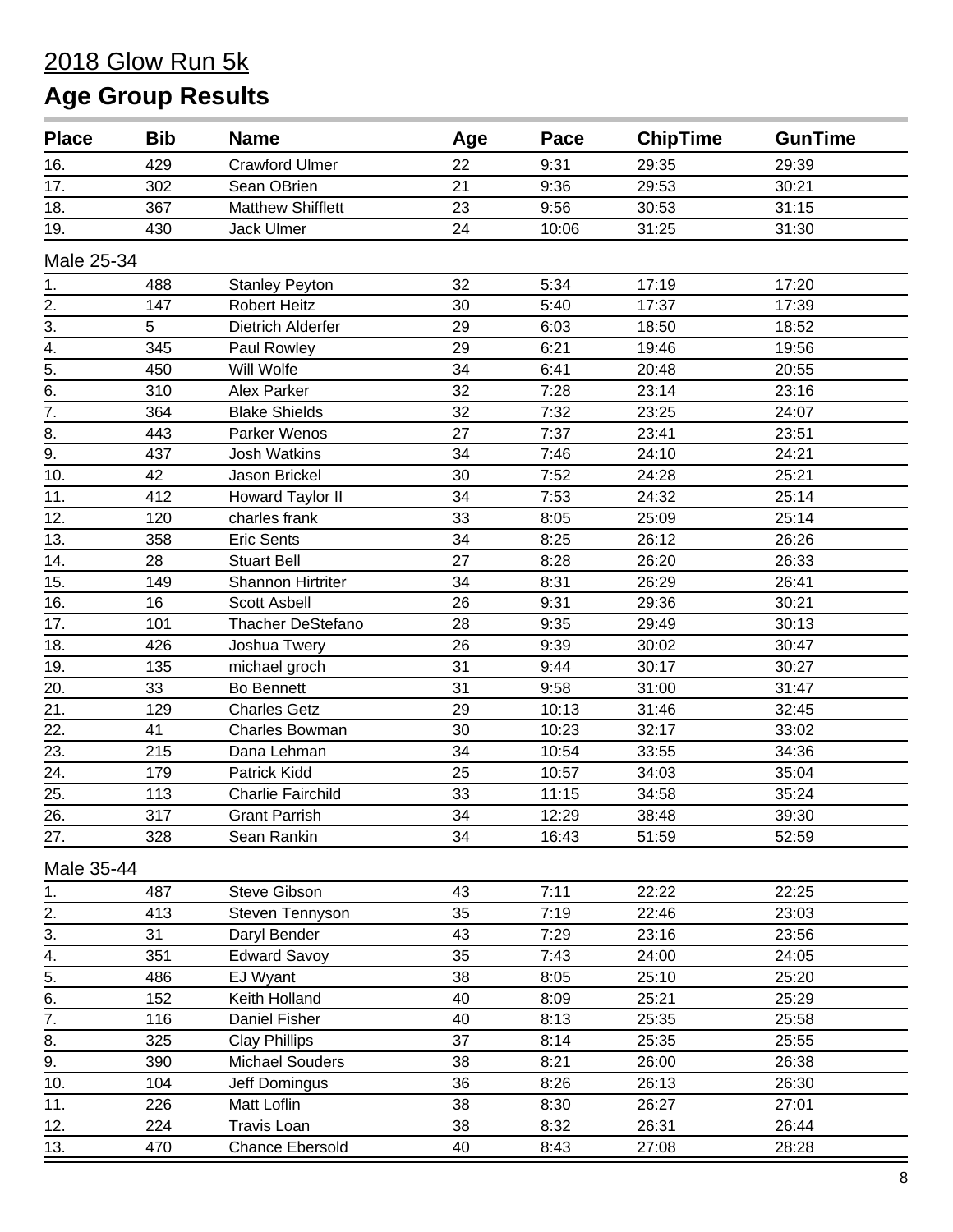| <b>Place</b>      | <b>Bib</b> | <b>Name</b>              | Age | Pace  | <b>ChipTime</b> | <b>GunTime</b> |
|-------------------|------------|--------------------------|-----|-------|-----------------|----------------|
| 14.               | 244        | <b>Michael Martin</b>    | 42  | 9:04  | 28:13           | 28:35          |
| 15.               | 313        | Jordan Parlee            | 39  | 9:23  | 29:10           | 29:19          |
| 16.               | 34         | <b>Anthony Bess</b>      | 41  | 9:26  | 29:20           | 30:38          |
| 17.               | 484        | Chris Jantzi             | 37  | 9:29  | 29:30           | 30:22          |
| 18.               | 481        | Kurt Holsopple           | 37  | 9:30  | 29:34           | 30:28          |
| 19.               | 258        | Rich McMunn              | 41  | 9:44  | 30:16           | 30:55          |
| 20.               | 109        | Vlad Dulgarov            | 35  | 10:04 | 31:19           | 31:40          |
| 21.               | 436        | <b>Brad Walsh</b>        | 37  | 10:07 | 31:26           | 31:59          |
| 22.               | 218        | William Leighton         | 40  | 10:07 | 31:27           | 31:46          |
| 23.               | 432        | <b>Andrew Urbanowicz</b> | 35  | 10:07 | 31:29           | 31:42          |
| 24.               | 8          | Harvie Andrews           | 44  | 10:10 | 31:36           | 31:45          |
| 25.               | 339        | <b>Clark Ritchie</b>     | 42  | 10:15 | 31:53           | 32:43          |
| 26.               | 326        | Jerry Rader              | 36  | 10:20 | 32:09           | 33:02          |
| 27.               | 172        | Jason Johnstone-Yellin   | 44  | 10:23 | 32:17           | 32:21          |
| $\overline{28}$ . | 157        | <b>Justin Hormel</b>     | 38  | 10:30 | 32:39           | 33:52          |
| 29.               | 82         | Jason Damico             | 35  | 10:35 | 32:55           | 33:35          |
| 30.               | 143        | Michael Hamberger        | 35  | 10:40 | 33:11           | 33:30          |
| 31.               | 337        | Brad Riggleman           | 40  | 10:42 | 33:16           | 33:58          |
| 32.               | 305        | Chris Orem               | 36  | 10:45 | 33:28           | 33:44          |
| 33.               | 269        | <b>BRENT MILLER</b>      | 40  | 10:49 | 33:37           | 33:57          |
| 34.               | 163        | Tim Howley               | 36  | 10:51 | 33:46           | 34:06          |
| 35.               | 212        | Justin Lassiter          | 39  | 11:06 | 34:32           | 34:55          |
| 36.               | 370        | Josh Shull               | 35  | 11:34 | 35:57           | 36:55          |
| 37.               | 405        | David Stringham          | 37  | 11:34 | 35:58           | 36:13          |
| 38.               | 454        | Alex Yoder               | 38  | 12:08 | 37:43           | 38:18          |
| 39.               | 164        | Douglas Huffman          | 37  | 13:08 | 40:50           | 41:49          |
| 40.               | 433        | Tom Vandenverg           | 41  | 13:13 | 41:05           | 42:12          |
| 41.               | 478        | <b>Melvin Nix</b>        | 38  | 13:52 | 43:07           | 43:19          |
| 42.               | 276        | Jason Moore              | 41  | 14:03 | 43:42           | 44:47          |
| 43.               | 342        | Daniel Robinson          | 36  | 14:06 | 43:51           | 44:25          |
| 44.               | 78         | <b>Timothy Cox</b>       | 35  | 21:35 | 1:07:06         | 1:07:06        |
| Male 45-54        |            |                          |     |       |                 |                |
| 1.                | 440        | <b>Terry Weaver</b>      | 54  | 6:46  | 21:04           | 21:17          |
|                   | 35         | Adam Blagg               | 45  | 7:14  | 22:32           | 22:38          |
| $\frac{2}{3}$ .   | 198        | Eric Kramer              | 52  | 7:18  | 22:43           | 22:48          |
| $\frac{4}{5}$ .   | 308        | <b>Stacy Pangle</b>      | 49  | 7:20  | 22:48           | 22:52          |
|                   | 94         | Felix Decena             | 51  | 8:04  | 25:05           | 25:44          |
| $\overline{6}$ .  | 300        | Chris OBrien             | 48  | 8:08  | 25:18           | 25:25          |
| $\overline{7}$ .  | 71         | John Coakley             | 50  | 8:49  | 27:25           | 27:37          |
| 8.                | 75         | Anthony Corrado          | 46  | 8:52  | 27:34           | 28:17          |
| 9.                | 188        | Ryan King                | 49  | 8:53  | 27:38           | 27:54          |
| 10.               | 375        | Jim Simpkins             | 45  | 9:20  | 29:02           | 29:11          |
| 11.               | 352        | John Schaldach           | 48  | 9:39  | 30:00           | 31:10          |
| 12.               | 4          | Ron Alabanza             | 47  | 10:28 | 32:32           | 33:18          |
| 13.               | 260        | Lee McNeely              | 52  | 10:29 | 32:37           | 33:19          |
| 14.               | 232        | Kevin Longenecker        | 49  | 10:35 | 32:55           | 33:43          |
|                   |            |                          |     |       |                 |                |